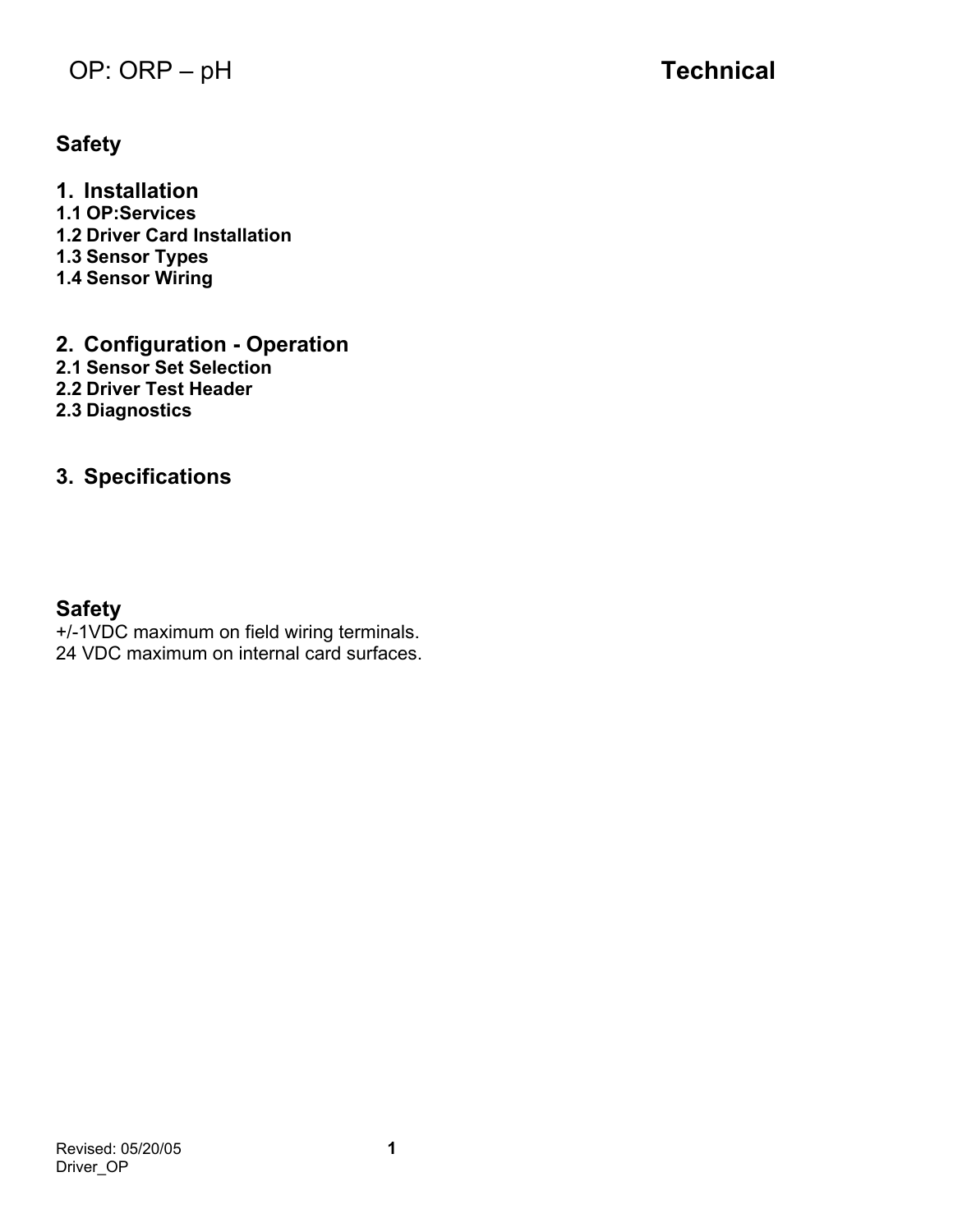## **2. Installation**

### **2.1 OP:Services**

The OP driver measures ORP and pH sensors.

The driver can be configured to measure dual pH, dual ORP, pH & ORP, single pH and single ORP. Up to three dual sensor and one single sensor 'OP' drivers may be installed in an M7 controller and up to seven dual sensor 'OP' drivers in an M14 controller.

## **2.2 Driver Card Installation**

- 1. Enable both of the analog inputs at the driver socket location.
- 2. Turn OFF the controller AC power
- 3. OP drivers may be installed in any of the seven M14 controller slots and in any of the M7 slots with the exception of '**G**'.
- 4. Connect the pH and/or ORP sensors to the driver field wiring terminals.
- 5. Turn ON the controller after installing the OP Driver and the controller will auto-configure, displaying the installed sensor or sensors on the LCD display and browser.

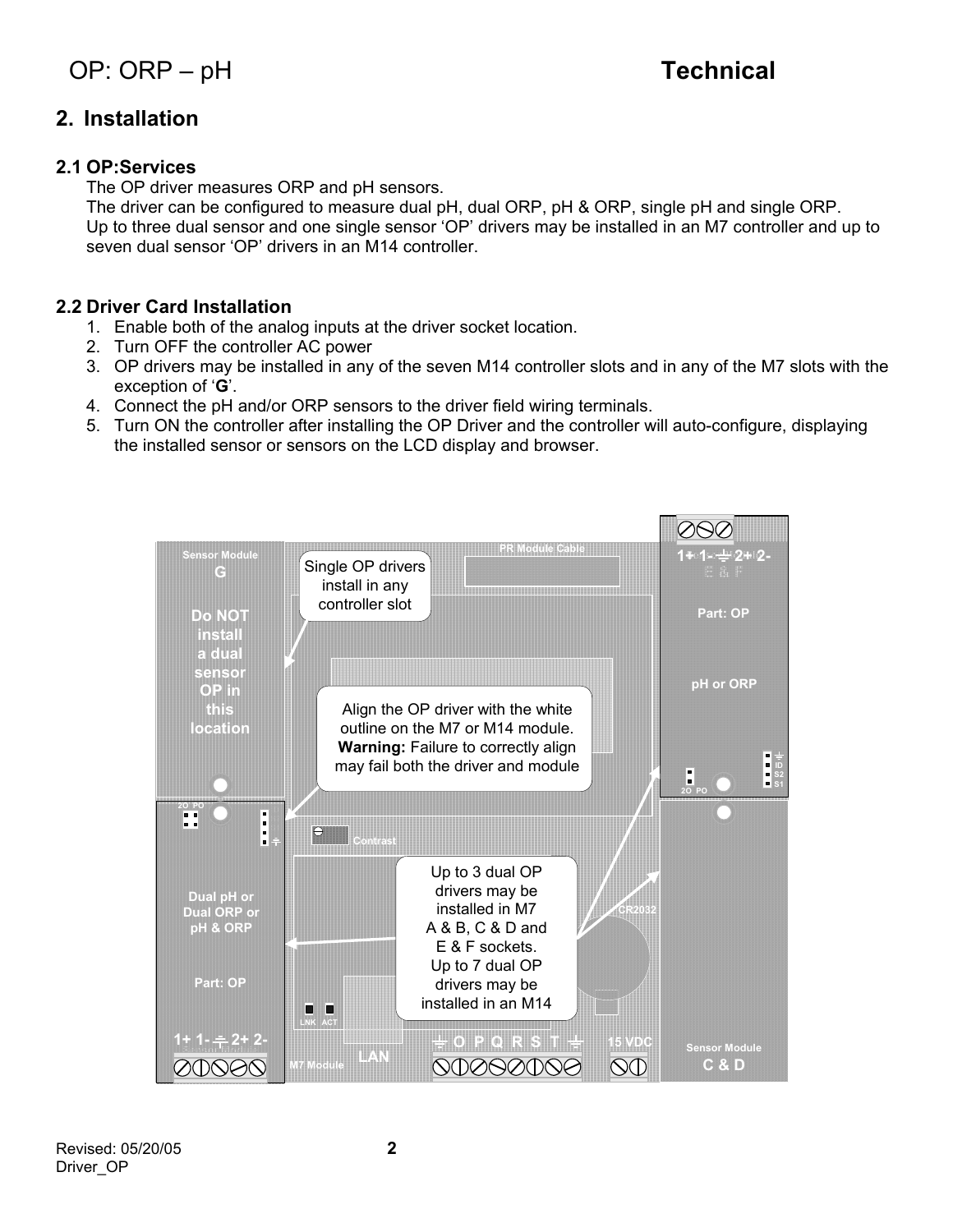#### **2.3 Sensor Types**

Aquatrac pH types A261100, and ORP types A261105. Generally, all ORP and pH sensors with a single coaxial cable may be used with the OP drivers.

## **2.4 Sensor Wiring**



ORP sensor cabling may be extended up to 200ft / 60m, using single pair AWG22 / 0.25 mm<sup>2</sup>, cable spliced to the sensor cable using wire nuts or crimped connectors located in an electrical fitting or enclosure. Higher internal impedance pH sensor's cabling cannot be extended more than 25ft, 10m.

Do not install sensor cabling in the same conduit as AC power cabling.

ORP, pH sensor cabling may share a common conduit with other sensors, water meter and contact set cabling. Solution grounds are single conductor AWG18-22 / 0.25-0.75 mm<sup>2</sup>.

**Warning 1:** Do not install pH sensors without installing and connecting a solution ground. Unstable, drifting pHs will occur if the solution ground is disconnected.

#### **Warning 2:**

Turn OFF the controller before connecting or disconnecting pH and ORP sensors.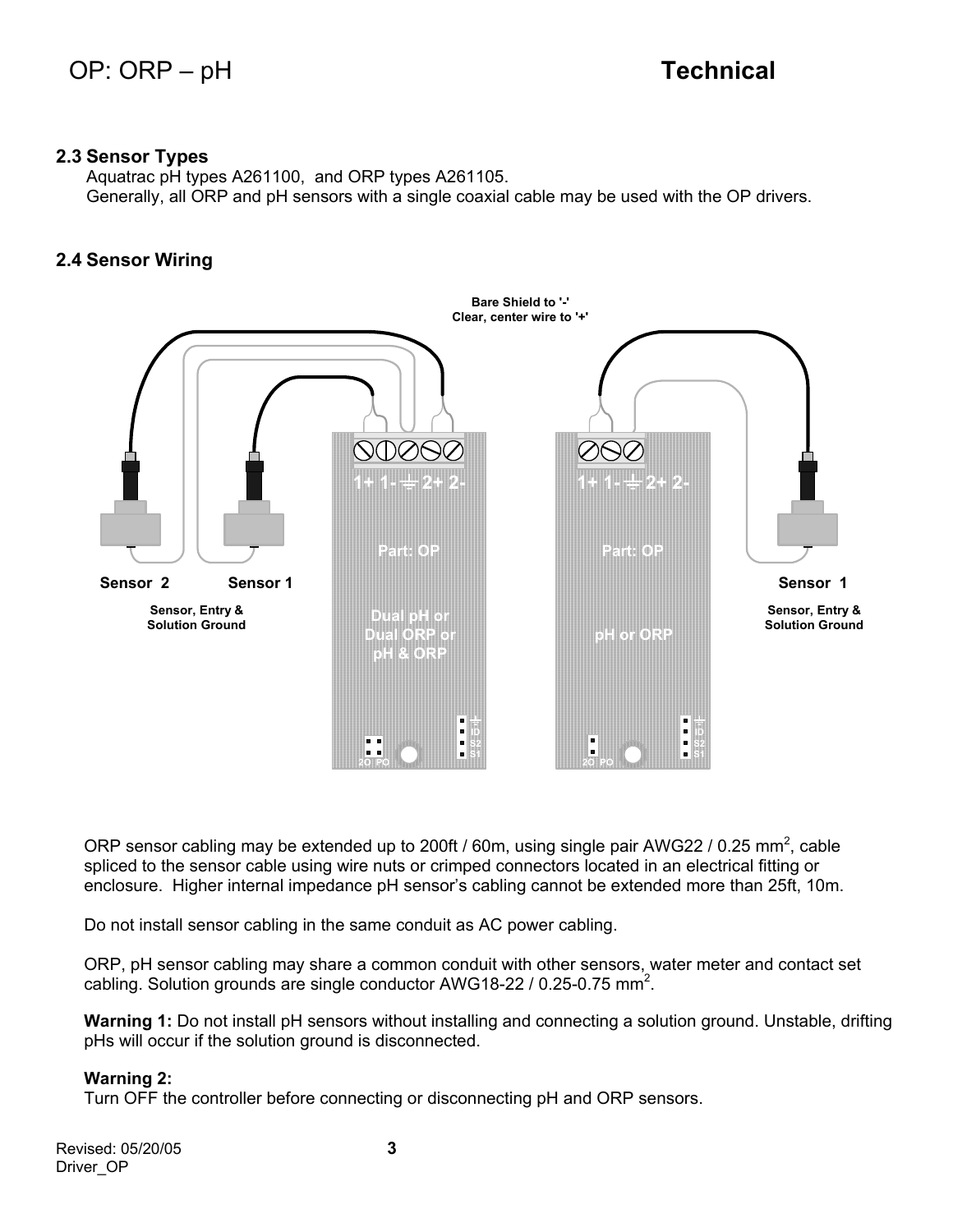*OP***: ORP – pH <b>Technical** 

**1+ 1- 2+ 2-**

 $\begin{array}{c} \n \text{OOOO} \n \text{O} \n \end{array}$ 

## **2. Configuration - Operation**

## **2.1 Sensor Set Selection**

#### **Changing Sensor Set:**

*Turn controller OFF before changing sensor selection jumpers.*  Controllers check selection jumpers on power up, loading default Offset and Gain on range change.



### **2.2 Driver Test Header**

| <b>DVM</b>                         |                                                                                                              |
|------------------------------------|--------------------------------------------------------------------------------------------------------------|
| millivolts<br>V<br><b>COM</b><br>٠ | $S1 =$ Sensor 1 mV x -1<br>$S2 =$ Sensor 2 mV x -1<br>$ID = Card ID Level$<br>٠<br>ID<br>S <sub>2</sub><br>о |
|                                    | S1                                                                                                           |

**ID** = Card ID Level Dual pH 1150 Dual ORP 1345 pH & ORP 1450 Single pH 1050 Single ORP 1250

**2O PO**

Jumper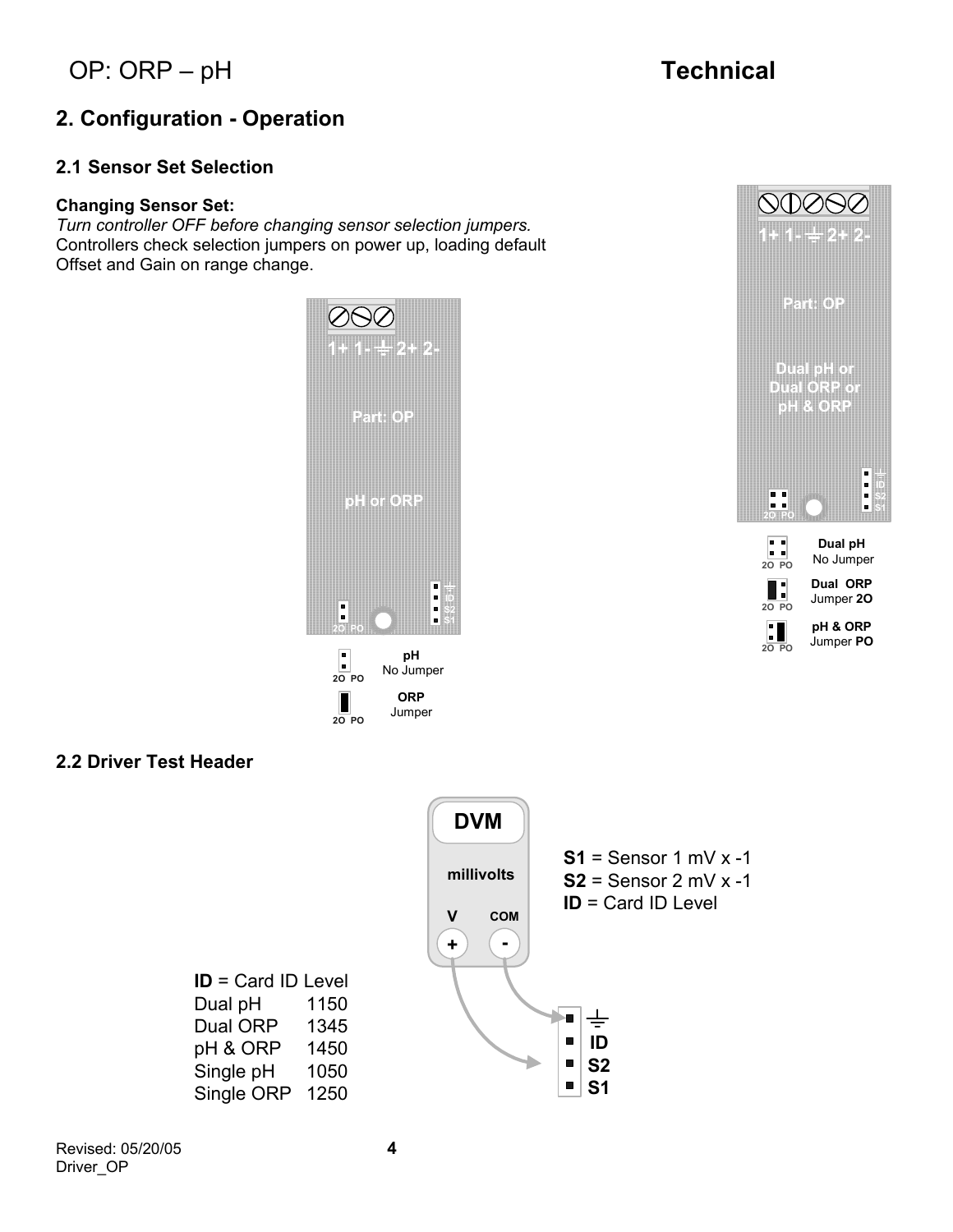## **2.3 Diagnostics**

## **2.3.1 pH Input**

| <b>Parameter</b>       | <b>LCD</b><br><b>Display</b> | <b>Browser</b> | Value: Use                                                        |  |
|------------------------|------------------------------|----------------|-------------------------------------------------------------------|--|
| <b>Sensor Location</b> |                              | OK.            | A: Installation slot. LCD displays slot letter on screen.         |  |
| Input Card Type        | <b>OK</b>                    | OK             | pH Sensor: verifies driver card type                              |  |
| <b>Current State</b>   | OK                           | OK             | Operational / Alarmed:                                            |  |
| <b>Displayed Value</b> | OK.                          | OK.            | 8.12 pH: Current measured pH, display user set units, 'pH'        |  |
|                        |                              |                | default. Displayed with user set resolution                       |  |
| Period Maximum         |                              | <b>OK</b>      | 8.15 pH: Data from current log interval. Used to assess controls. |  |
| Period Minimum         |                              | OK             | 8.05 pH:                                                          |  |
| Period Average         |                              | <b>OK</b>      | 8.10 pH:                                                          |  |
| Sample Size            |                              | OK.            | 122: Samples in Period Max. Min. & Average                        |  |
| <b>Current Period</b>  |                              | OK.            | 18 minutes: Elapsed time in current log period                    |  |
| Log Period             |                              | OK.            | 15 minutes: User set log period 5 to 1440 minutes                 |  |
| Compensation           | <b>OK</b>                    | OK             | None:                                                             |  |
| <b>Measured Level</b>  | <b>OK</b>                    | OK.            | 62.3 mV: Raw sensor level in mV, before Gain & Offset after ID    |  |
|                        |                              |                | Level correction.                                                 |  |
| <b>Gain Multiplier</b> | <b>OK</b>                    | OK.            | 0.0170: User set Gain                                             |  |
| Default Gain           | <b>OK</b>                    | <b>OK</b>      | 0.0170: Factory default Gain, 59mV/pH                             |  |
|                        |                              |                | Gain selected by Input Card ID                                    |  |
| <b>Offset Adjust</b>   | <b>OK</b>                    | OK.            | 7.2361: Offset. Calibration adjusts Offset.                       |  |
|                        |                              |                | Displayed Value = Measured Level x Gain Multiplier + Offset       |  |
|                        |                              |                | Adjust                                                            |  |
| Default Offset         | OK.                          | <b>OK</b>      | 7.0000: Factory default Offset. Offset selected by Input Card ID  |  |
| Input Card ID          | OK                           | OK             | 1147 mV:<br>Dual pH Design level = 1150 mV.                       |  |
|                        |                              |                | Single pH Design level = 1050 mV                                  |  |
|                        |                              |                | PH - ORP Design level = 1450 mV                                   |  |

| Sensor<br><b>Tvpe</b> | <b>Default Gain</b> | <b>Calibration</b><br><b>Offset Span</b> | <b>Default Offset</b> |
|-----------------------|---------------------|------------------------------------------|-----------------------|
| ÞН                    | N N 17              | 6 - 8                                    |                       |

**Calibration:** A calculated offset outside of the Calibration Offset Span requires a user selected Override to complete calibration.

#### **Driver Verification Test:**

Connect a pH sensor, center conductor to 1+ and shield to 1-. Immerse sensor into pH10 buffer and connect a solution ground wire with an exposed wire end immersed in the buffer. Measured Level = 170mV +/-25mV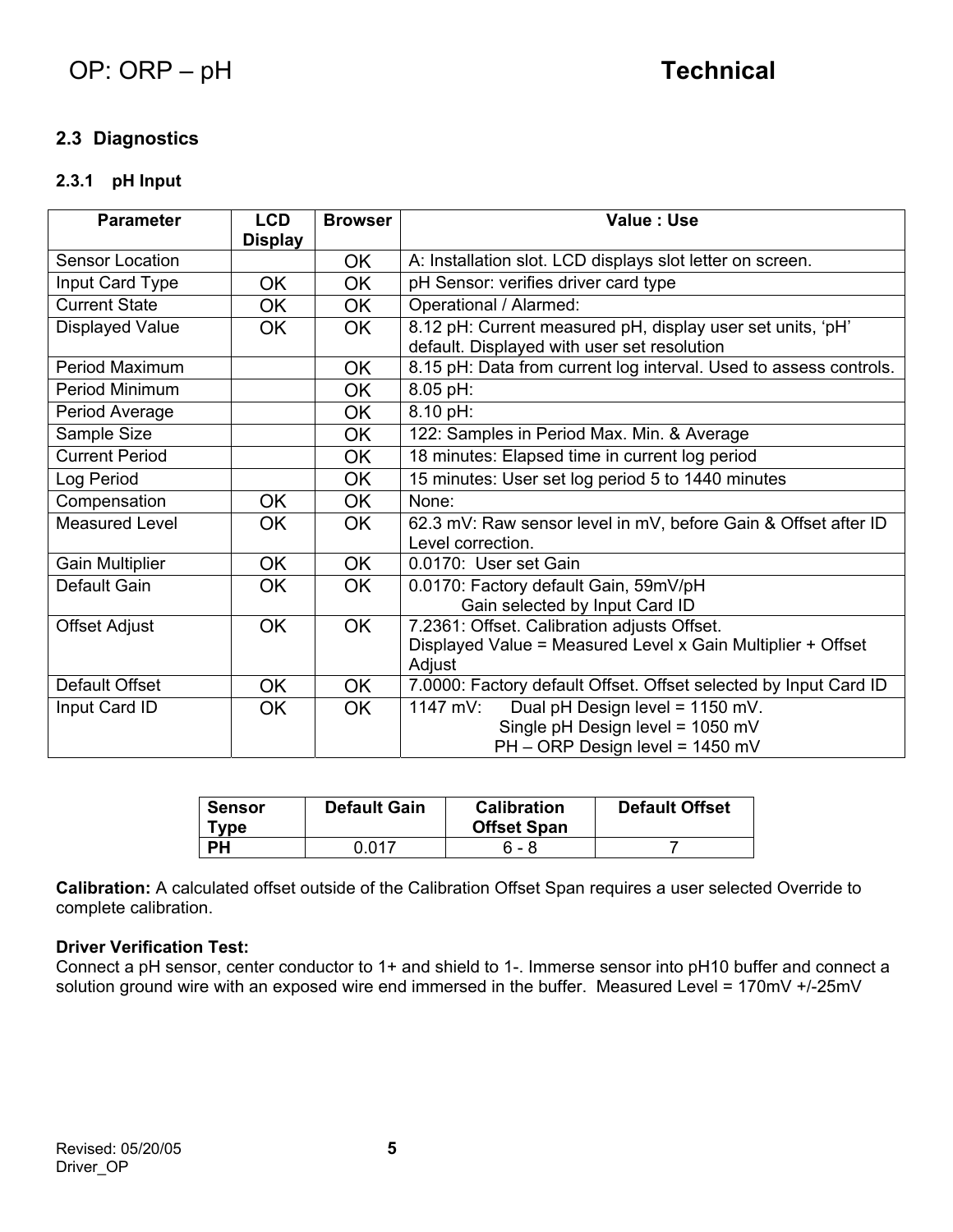## **2.3.2 ORP Input**

| <b>Parameter</b>       | <b>LCD</b><br><b>Display</b> | <b>Browser</b> | Value: Use                                                                                                             |  |
|------------------------|------------------------------|----------------|------------------------------------------------------------------------------------------------------------------------|--|
| <b>Sensor Location</b> |                              | OK             | B: Installation slot. LCD displays slot letter on screen.                                                              |  |
| Input Card Type        | <b>OK</b>                    | <b>OK</b>      | ORP Sensor: verifies driver card type                                                                                  |  |
| <b>Current State</b>   | <b>OK</b>                    | <b>OK</b>      | Operational / Alarmed:                                                                                                 |  |
| <b>Displayed Value</b> | <b>OK</b>                    | <b>OK</b>      | 321 mV: Current measured ORP, display user set units, 'mV'<br>default. Displayed with user set resolution              |  |
| Period Maximum         |                              | <b>OK</b>      | 340 pH: Data from current log interval. Used to assess controls.                                                       |  |
| Period Minimum         |                              | OK.            | 306 pH:                                                                                                                |  |
| Period Average         |                              | OK             | 318 pH:                                                                                                                |  |
| Sample Size            |                              | <b>OK</b>      | 411: Samples in Period Max. Min. & Average                                                                             |  |
| <b>Current Period</b>  |                              | <b>OK</b>      | 38 minutes: Elapsed time in current log period                                                                         |  |
| Log Period             |                              | <b>OK</b>      | 120 minutes: User set log period 5 to 1440 minutes                                                                     |  |
| Compensation           | OK                           | <b>OK</b>      | None:                                                                                                                  |  |
| <b>Measured Level</b>  | <b>OK</b>                    | <b>OK</b>      | 307.4 mV: Raw sensor level in mV, before Gain & Offset after<br>ID Level correction.                                   |  |
| <b>Gain Multiplier</b> | OK                           | <b>OK</b>      | -1.0000: User set Gain                                                                                                 |  |
| Default Gain           | <b>OK</b>                    | <b>OK</b>      | -1.0000: Factory default Gain,<br>Gain selected by Input Card ID                                                       |  |
| <b>Offset Adjust</b>   | <b>OK</b>                    | <b>OK</b>      | 13.612: Offset. Calibration adjusts Offset.<br>Displayed Value = Measured Level x Gain Multiplier + Offset<br>Adjust   |  |
| Default Offset         | <b>OK</b>                    | <b>OK</b>      | 0.0000: Factory default Offset.<br>Offset selected by Input Card ID                                                    |  |
| Input Card ID          | <b>OK</b>                    | <b>OK</b>      | Dual ORP Design level = 1344 mV.<br>1145 mV:<br>Single ORP Design level = 1250 mV<br>$PH - ORP$ Design level = 1450 mV |  |

| Sensor<br>Tvpe | <b>Default Gain</b> | <b>Calibration</b><br><b>Offset Span</b> | <b>Default Offset</b> |
|----------------|---------------------|------------------------------------------|-----------------------|
| ORP            | ٠                   | $+50$ to $-50$                           |                       |

**Calibration:** A calculated offset outside of the Calibration Offset Span requires a user selected Override to complete calibration.